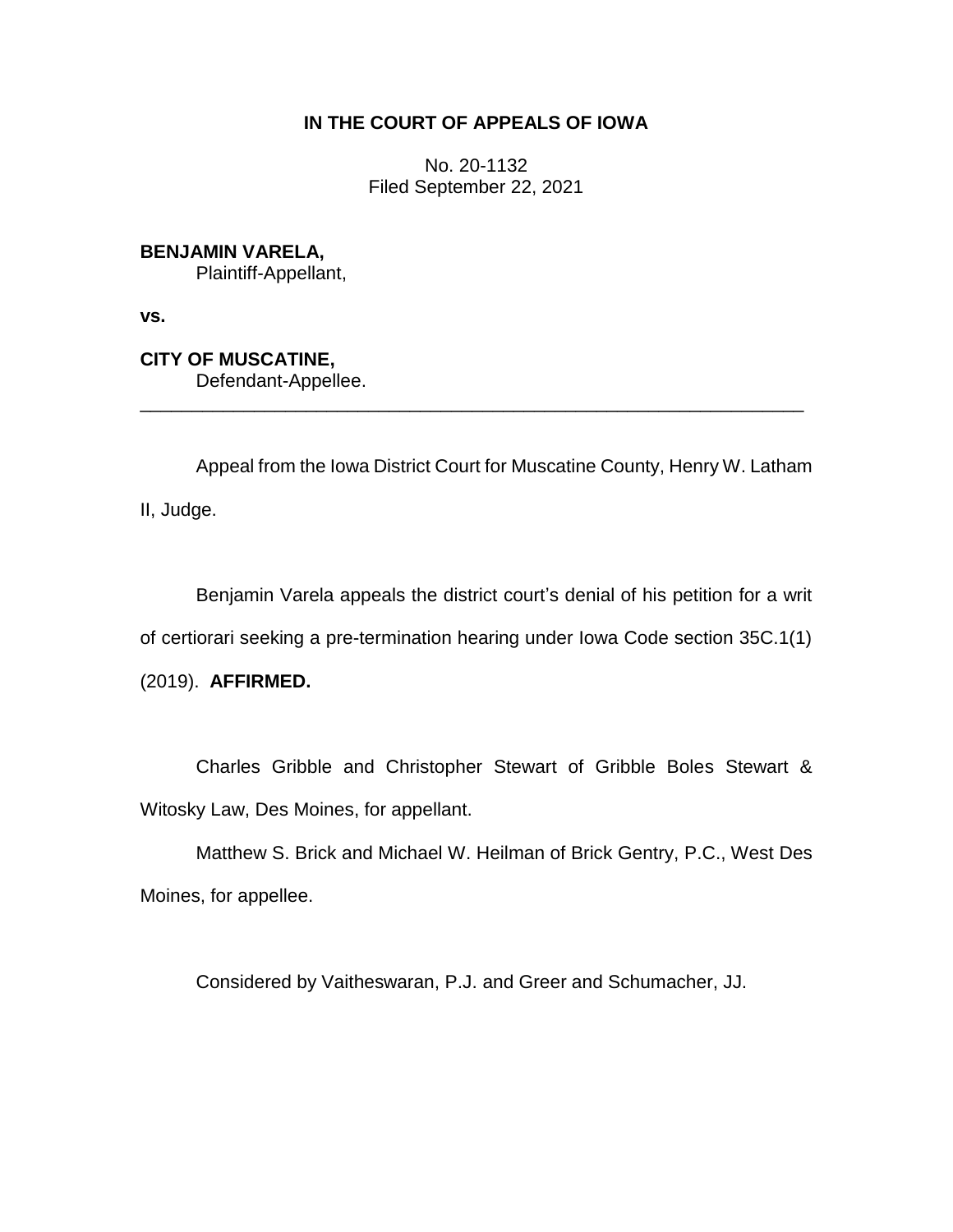## **VAITHESWARAN, Presiding Judge.**

The "Veterans Preference" statute requires cities to afford "veterans who are citizens and residents of the United States . . . preference in appointment and employment over other applicants of no greater qualifications." Iowa Code § 35C.1(1) (2019).The Act also precludes termination from employment "except for incompetency or misconduct shown after a hearing, upon due notice, upon stated charges, and with the right . . . to a review by a writ of certiorari." *Id*. § 35C.6.

The City of Muscatine (City) terminated Benjamin Varela, a Muscatine police officer and a veteran, without a pre-termination hearing. The City affirmed his termination following a post-termination hearing at which Varela declined to appear.

Varela filed a petition for writ of certiorari asserting he "should have received a hearing *prior to* his termination to determine whether he was incompetent and/or had committed misconduct in his position." The district court denied the petition. The court reasoned that Varela's "dual status" as a veteran and civil service employee made him subject to two statutory provisions that were "in irreconcilable conflict with one another." The Veterans Preference statute afforded him "heightened protection from termination," whereas the statute governing civil service employees permitted termination "in the judgment of the person having the appointing power." *See id*. §§ 35C.6; 400.18(1). Citing Iowa Supreme Court precedent, the court concluded Varela's "status as a civil service employee under § 400.18(1) [took] precedence over his status as a veteran under § 35C.6" and the City "did not act unlawfully by terminating [Varela] without a pre-termination hearing."

2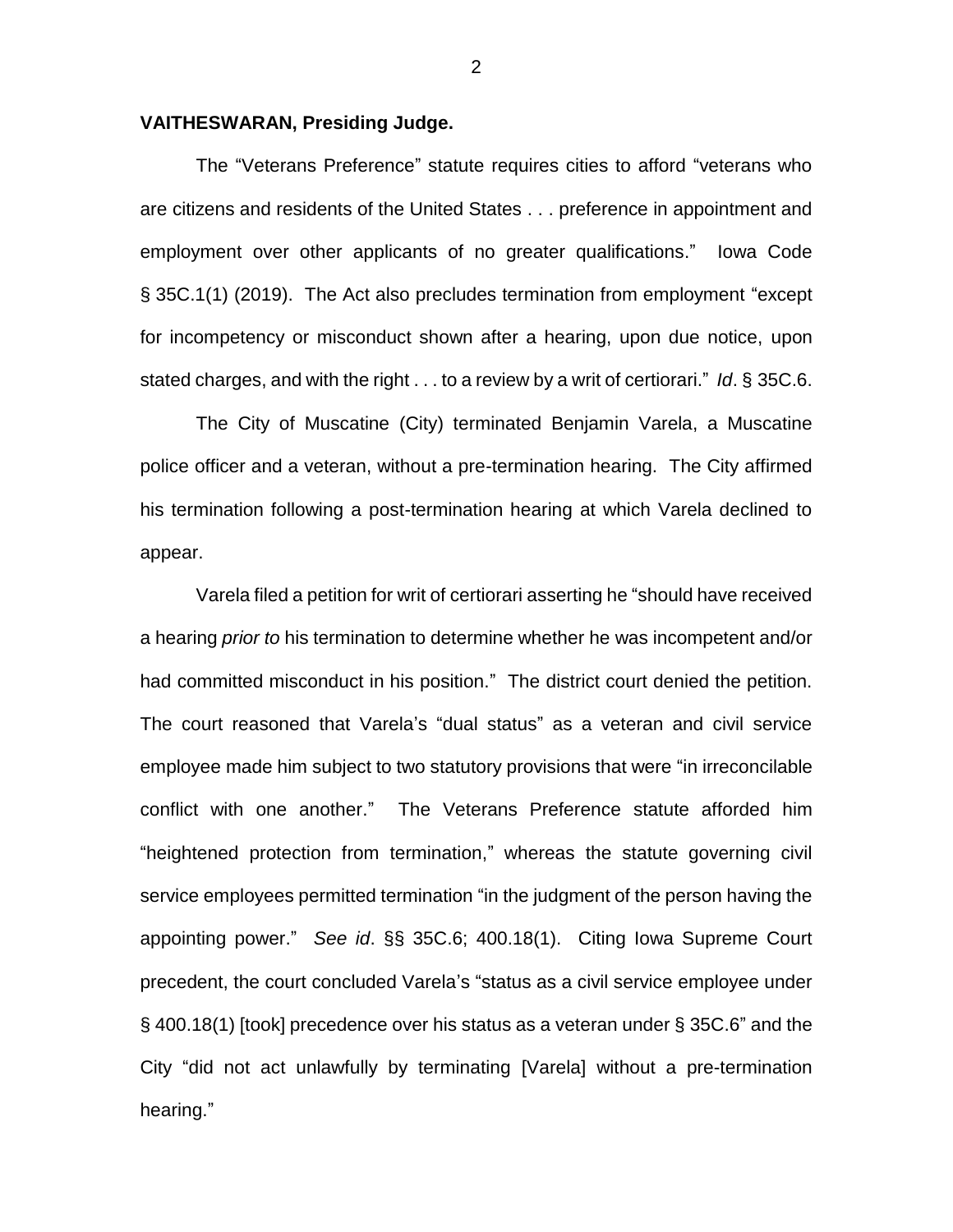On appeal, Varela reprises his assertion that he was entitled to "a predischarge procedure with notice and opportunity to respond." The law is not on his side.

In *Andreano v*. *Gunter*, 110 N.W.2d 649, 649–50 (Iowa 1961), the Des Moines city manager fired the assistant police chief. The assistant police chief who, like Varela, was a veteran—challenged the termination. *Id*. The district court concluded the city manager "acted illegally in discharging the plaintiff peremptorily and without notice or hearing." *Id*. at 650. The supreme court reversed. *Id*. at 657. The court found a conflict between the civil service employee statute and the then-existing veterans preference statute. *Id*. at 651. In the court's words, "The first statute says no one may be removed without notice and hearing; the second, special and later enacted, says anyone under civil service may be summarily discharged." *Id*. The court pointed out that, "Although the [veterans] preference act was enacted in 1904, the legislature on several occasions thereafter passed, amended and enlarged the civil service laws, each time giving peremptory power of removal," leading to an assumption "the legislature when it did this was cognizant of the provisions of the veterans' preference laws." *Id*. at 653. The court relied on the oft-cited principle that "[w]e are dealing here, as in all cases of statutory construction and meaning, with the intent of the legislature as expressed in what it said." *Id*. at 654. Citing the public protection rationale that might have prompted the legislature to endorse summary dismissal of police officers, the court also underscored the post-termination protections available to terminated employees. *Id*. The court concluded, "We think the legislature intended to do just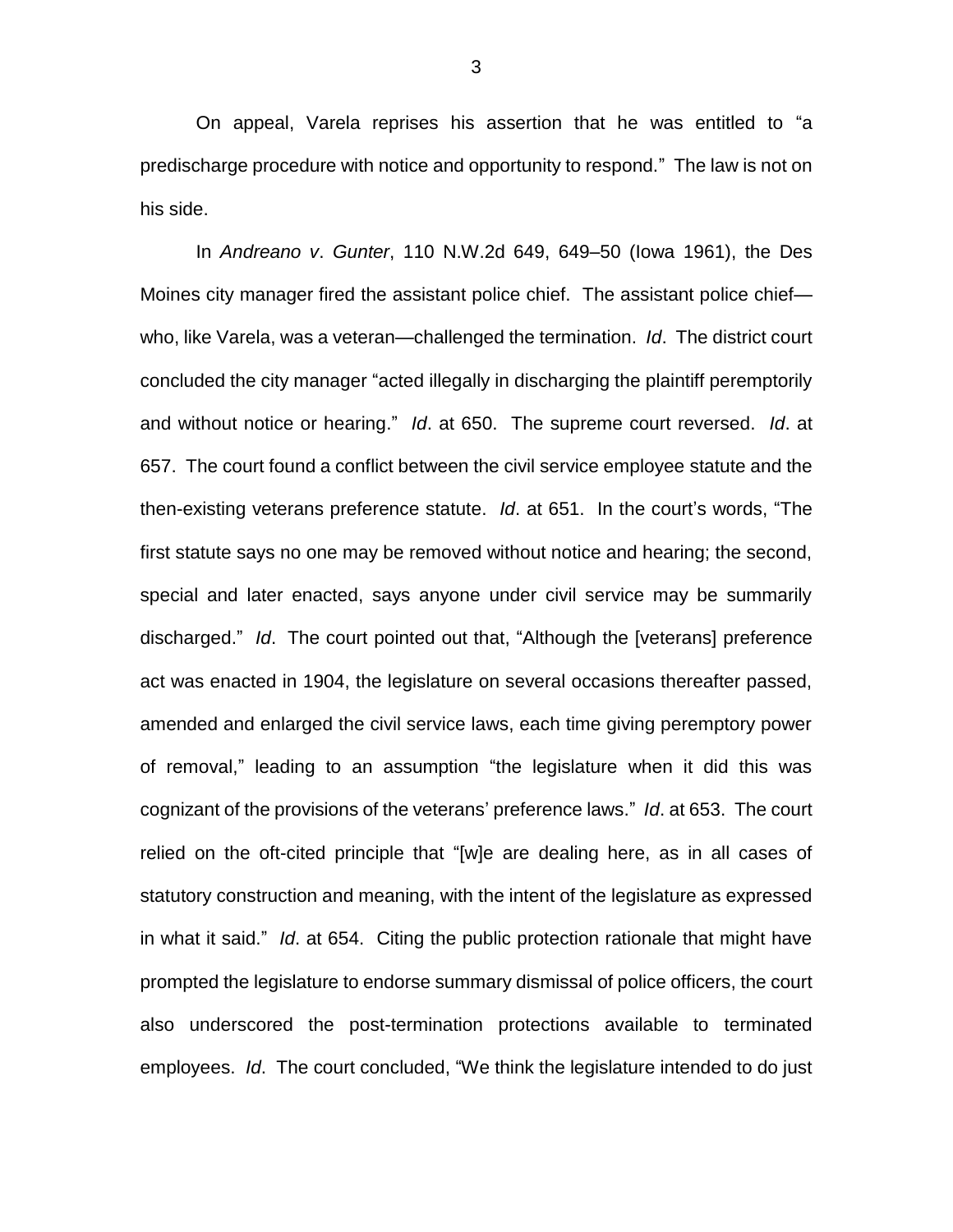what it said; that is, to give the power of peremptory removal, with right of appeal,

the provisions of the [veterans] preference act notwithstanding." *Id*.

Varela acknowledges *Andreano* but asserts the two statutory provisions no longer conflict. The district court was unpersuaded. The court stated:

Crucially, the pre-amendment version of § 400.18(1) provided to civil service employees protections that mirrored those currently afforded to veterans under § 35C.6. Iowa Code § 400.18 (2017). Yet courts found those provisions—despite being more or less equal in degree of protection against termination—to be irreconcilable. . . . Amending § 400.18(1) to its current text with considerably reduced protections, then, did nothing to resolve and everything to exacerbate an already irreconcilable conflict in termination protocols.

We discern no error in the court's conclusion.

Varela "alternatively" asserts that if we find he received "due notice and opportunity to respond prior to his termination, [he] was entitled to a full evidentiary hearing prior to his termination as the City did not comply with the requirements of Iowa Code [c]hapter 400." He relies on *Kern v*. *Saydel Community School District*, 637 N.W.2d 157, 158 (Iowa 2001). But *Kern* did not address the hearing requirements under chapter 400. 637 N.W.2d at 158–61. The focus was on whether the post-termination hearing received by a discharged school custodian and veteran was an effective substitute for the pre-termination hearing required by section 35C.6. *Id*. at 158. The supreme court agreed section 35C.6 was "the source of the right" asserted by the plaintiff. *Id*. at 161. After noting that the provision did not "describe[]" the "type of hearing" the plaintiff was due, the court stated "some flexibility is called for in determining the type of predischarge hearing that must be afforded under section 35C.6" and "the type of hearing required must necessarily vary with the circumstances." *Id*. The court concluded, "Because the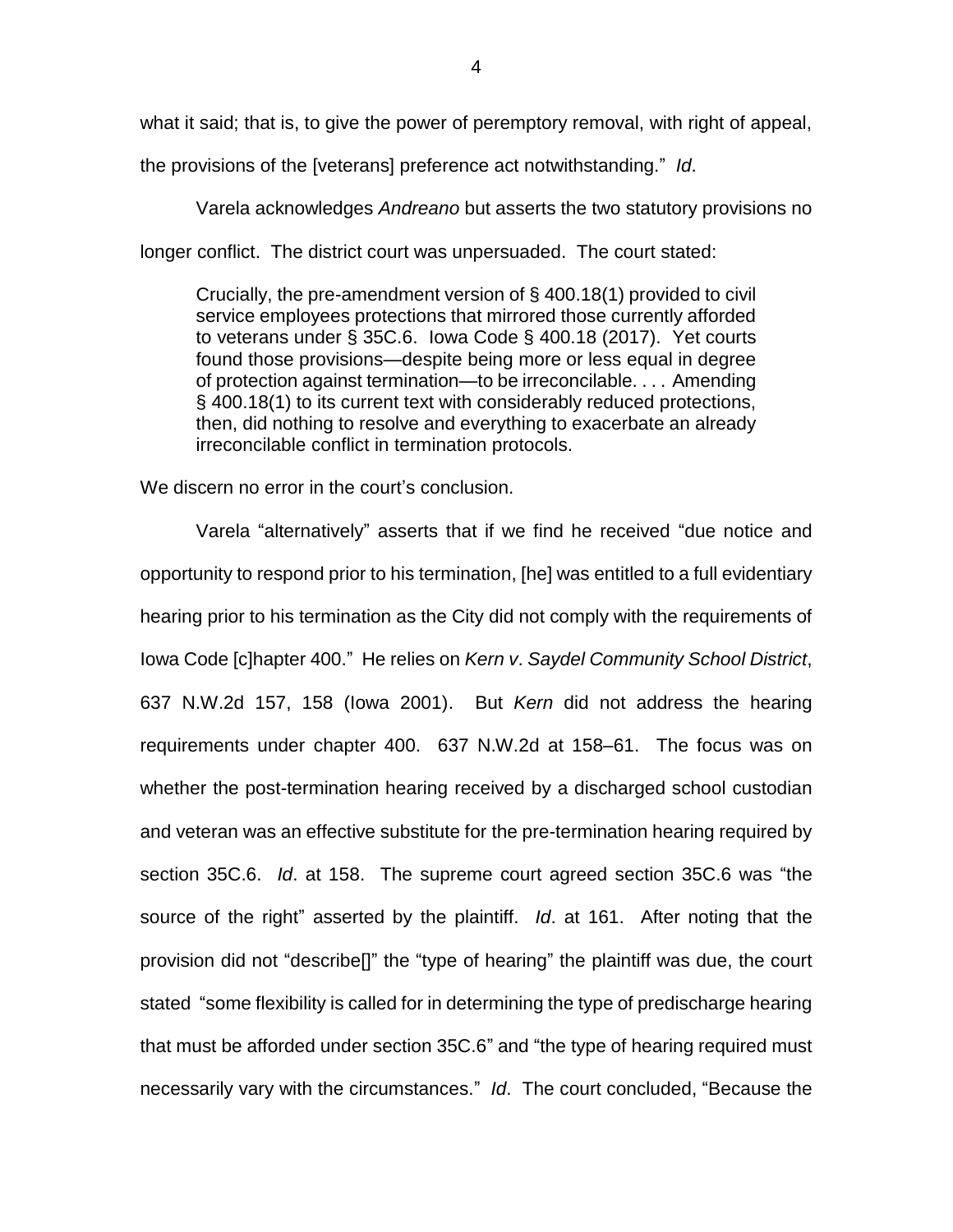school district was aware of plaintiff's postdischarge rights under the collective bargaining agreement, which included a complete evidentiary hearing before an independent arbitrator, we are satisfied the purpose of section 35C.6 was fully satisfied by the type of notice and opportunity to respond that was afforded to plaintiff." *Id*.

*Kern* does not advance Varela's argument. The opinion supports the City's position that a post-termination hearing may suffice as an effective substitute for a pre-termination hearing.

The supreme court recently confirmed that reading. *See Williams v*. *Bullock*, 960 N.W.2d 473, 478–80 (Iowa 2021). In *Bullock*, a terminated police officer who was also a veteran advocated for overruling *Kern* on the ground "his pretermination rights under section 35C.6 should not depend on his posttermination arbitration rights." *Id*. at 480. The court concluded "*Kern* was correctly decided." *Id*. The court reasoned, "When considering what process is required leading up to termination, it makes sense to consider posttermination rights to an evidentiary hearing. Put simply, the risk of an erroneous deprivation of employment rights is mitigated by a posttermination evidentiary hearing that can result in reinstatement." *Id*. at 480.

The district court did not have the benefit of *Bullock*. Examining *Kern*, the court concluded "[t]he text of *Kern* is conspicuously bereft of any reference to § 400, betraying the fact that it does not provide the support that Varela requires." We discern no error in the court's conclusion.

In a related vein, Varela asserts he did not receive a statement of charges. The same argument was made and rejected in *Bullock*. 960 N.W.2d at 481